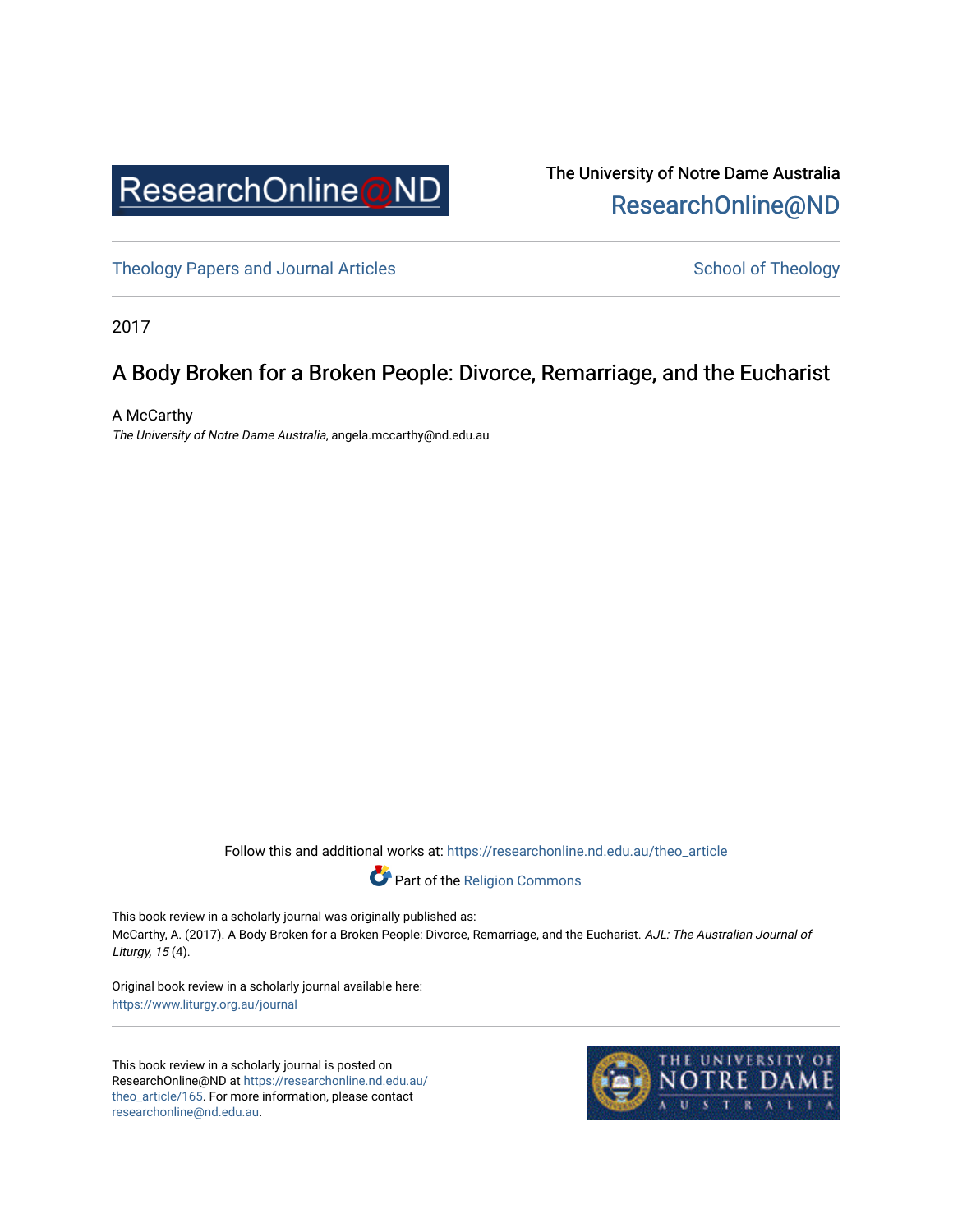Book Review by Angela McCarthy

Francis J MOLONEY. *A Body Broken for a Broken People: Divorce, Remarriage, and the Eucharist,* New York: Paulist Press, 3rd ed., 2015.

The first edition of this book was published in 1990 to view the pastoral problem of divorce and remarriage and access to the sacrament of the Eucharist. Francis Moloney's exegetical lens allows the problem to be viewed in relation to the Good News. The foreword of that edition was written by Xavier Léon-Dufour SJ and used again in the third, most recent edition. Dufour saw Moloney's exegesis of the issue of inclusion in the Eucharist as a courageous work and it still is today. The third edition was prompted by the issue being brought to the fore by Pope Francis' courage to call a Synod of Bishops on the Family in 2014 to examine this pastoral problem. It was published in 2015 before the final Synod as a source of New Testament material to support the argument for the inclusion of those people broken by divorce and remarriage to be healed and included in the celebration and reception of the sacrament of the Eucharist.

In his introduction, Moloney raises the questions relating to this serious pastoral issue. He describes how he considers the *Tradition* to have been distorted and manipulated over time and turned into something that does not echo the Gospel. He describes the Eucharist as 'the celebrated and lived expression of a love so great that we have never been able to match it'. 1 In its initial form as meals with Jesus it was the broken ones who were called to share. After 2000 years we have excluded those who are broken and so we need to question if we are authentically responding to Gospel teaching and example.

The second chapter examines the sections of the First Letter to the Corinthians that have been used to provide exclusions from sharing in the Eucharist (10:14-22 and 11:17-34). Since the letter to the Corinthians is one of the earliest pieces of Christian writing about the meal shared on the night before he died, $2$  it is very important to put it in the historical, literary and theological context in which it was written before declaring it as a basis for excluding people from the Eucharist. Moloney's examination through exegesis does not support such exclusionary determinants. 'The determining context for the correct interpretation of 1 Corinthians 11:27-28 is not the Council of Trent's Decree on the Eucharist (DS 1646), but the First Letter of Paul to the Corinthians'.<sup>3</sup>

Chapter Three is devoted to an exegesis of Mark's gospel, the earliest gospel. Mark seems to be very harsh on the disciples of Jesus and persistently portrays them as people who do not understand what Jesus is doing and who completely desert him, betray him and deny him in the end. The concluding words of the original gospel portray the women who witness the resurrection as broken people: 'So they went out and fled from the tomb, for terror and amazement had seized them; and they said nothing to anyone, for they were afraid.' (Mk 16:8) Moloney suggests that this brokenness is to encourage the Markan community because of their own fear and struggle with their own sense of failure. In Mark 8, the second feeding miracle shows the disciples still not able to understand the meaning of the loaves and so the 'disciples of the Markan community – the audience to whom this story is proclaimed – are

**.** 

<sup>&</sup>lt;sup>1</sup> Francis. J. Moloney, *A Body Broken for a Broken People: Divorce, Remarriage and the Eucharist* (New York: Paulist Press, 2015), 5.

<sup>2</sup> Ibid., 7.

<sup>3</sup> Ibid., 43.